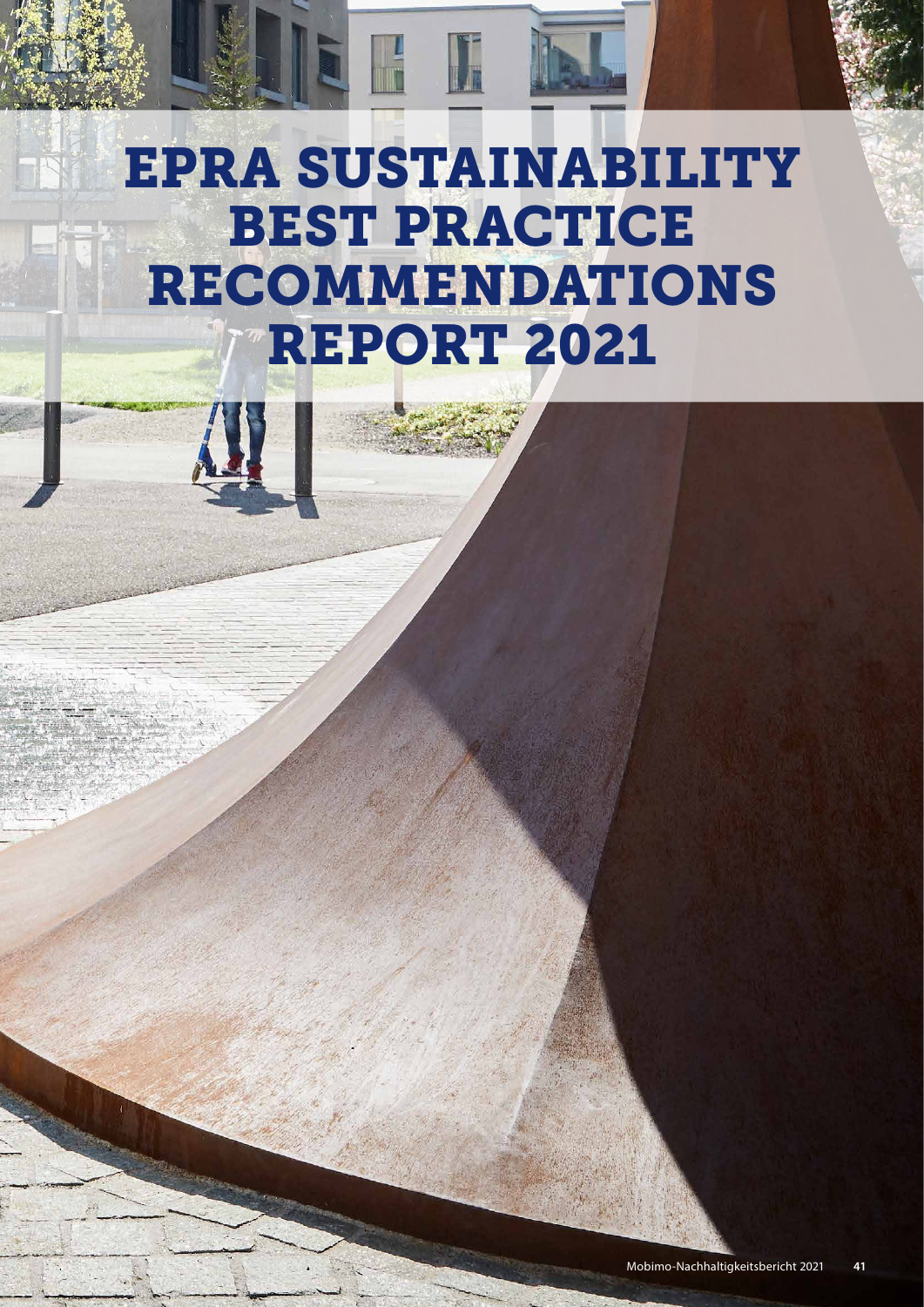# 1. Overarching recommendations

# Introduction

As EPRA members, we have chosen to report our environmental and social data in accordance with the EPRA Sustainability Best Practice Recommendations (sBPR). Our reporting response has been split into two sections:

- › Overarching recommendations
- › Sustainability performance measures

# Overarching recommendations

# **Organisational boundaries**

The portfolio of Mobimo Holding AG (equivalent to a Gross Asset Value (GAV) of CHF 3,599 million) consists of investment properties (87% by GAV) and development properties (13% by GAV). We report on all properties in our investment portfolio for which we have operational control.

# **Coverage**

The table "Portfolio" represents the scope of our 2021 EPRA submission and includes the total standing investments portfolio (100%) of the investible entity (commercial and residential). In total this covers 107 assets and 663,275 square meters.

Development projects, as well as underdeveloped or vacant land or other owned cash or non-real estate assets are excluded.

The data were collected between 1 July 2020 and 30 June 2021. Waste data for own offices were collected between 1 January 2021 and 31 December 2021.

# **Estimation of landlord-obtained utility consumption**

All data for the assets which are included in the organisational boundary are based on invoices received for the reporting period (since 2013) covering electricity, district heating, cooling, energy consumption from fuel and water.

Scope 1 and 2 GHG emissions are calculated based on energy consumption by type of energy (fuels, gas, district heating, etc.) which in turn are based on invoices. No data are estimated. Where no bills are available, data are extrapolated from previous years.

# **Boundaries – Reporting on landlord and tenant consumption**

The consumption reported includes only utilities which we purchase as landlords. Tenant obtained data (i.e. from bills which the tenant receives directly) are excluded.

Waste data (incineration, recycling, PET, paper and cardboard) are collected and reported only for our owned offices. Every building in Switzerland is connected to the country's highly sophisticated public waste system. This developed waste separation system optimises usage and waste disposal. Its usage is managed directly by the tenants (including invoices). For the purposes of this report, the average values for the waste production of own office spaces are taken and extrapolated to the commercial portfolio. For the residential portfolio, Swiss average waste values are used.

# **Analysis – Normalisation**

We have calculated intensity indicators for heating, cooling and electricity based on the energy consumption per investment property measured and billed for the accounting period. The energy consumption for heating is recorded over several reporting years (since 2013) for the purposes of plausibility testing and control. The total energy use from heating, cooling and electricity is then divided by the total floor area (including tenant areas) to calculate the intensity rate. The energy-consuming space for each property is calculated based on the plans in accordance with Swiss Society of Engineers and Architects (SIA) guidelines (since 2018: SIA 416/1). Emission factors were adjusted in 2020.

The basis used to calculate  $CO<sub>2</sub>$  emissions consists of the heating system, type of energy, respective emission factors and consumption in kWh. The calculation method is according to the greenhouse gas protocol.

Water consumption corresponds to the consumption per investment property, measured and billed for the accounting period. The intensity is calculated by dividing the total water consumption by the total floor area.

Health and safety performance measures are calculated using the following formula:

› Absentee rate: total absentee rate relative to total target hours/ full-time employees.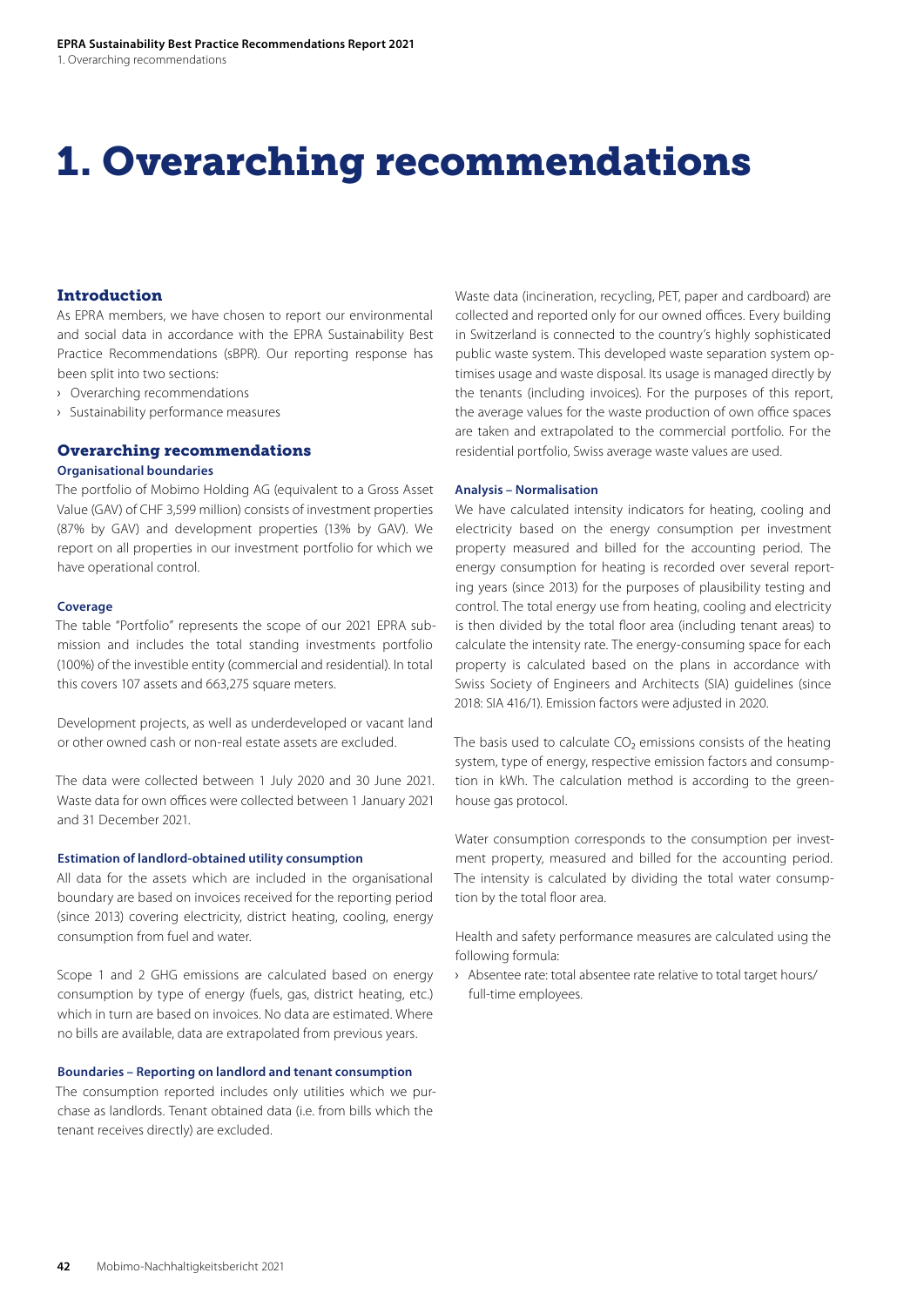# **Analysis – Segmental analysis (by property type, geography)**

Segmental analysis is defined by the property classification used in our financial reporting ([see our Annual Report, p. 108\)](https://s3.eu-west-1.amazonaws.com/public.spectra.io/mobimo/2021/Gescha%CC%88ftsbericht_2021_DE.pdf) which organises our investment portfolio into commercial and residential properties. Segmental analysis by geography is not relevant for our portfolio given that our assets are all located in the same climatic zone within Switzerland.

### **Disclosure on own offices**

Utilities consumption for which we are responsible at our own offices is reported separately. Please see EPRA Table "EPRA Performance measures" on [page 46.](#page-5-0)

#### **Narrative on performance**

For a full narrative on our performance in 2021, please see the following sections of our Sustainability Report 2021:

- › Energy, water and waste: Environment ([pages 22 29\)](#page--1-0)
- › Employee training and development: Employees [\(pages 36 – 38\)](#page--1-0)
- › Community engagement: Society [\(pages 30 35\)](#page--1-0)
- › Own offices, environmental indicators: Environment [\(pages 24 and 25\)](#page--1-0)

Information on our governance procedures and Board of Directors can be found in the corporate governance report of our Annual Report 2021 which is available for download here: [www.mobimo.ch/en > Investors > Reporting](https://www.mobimo.ch/de/investoren/berichterstattung)

# **Location of EPRA sustainability performance measures**

EPRA sustainability performance measures for our portfolio, own offices and corporate operations can be found in the tables on pages 44 – 47 of this report.

### **Third party assurance**

Energy and GHG emissions data are independently assured by EY. The assurance statement can be found on pages  $57 - 58$  of our Sustainability Report 2021.

# **Materiality**

Regarding sustainability, Mobimo Holding AG reports in accordance with GRI Standards (since 2013), CDP (since 2012), GRESB (since 2013) and EPRA (since 2017) and integrates internal and external stakeholders on an annual basis for the determination and evaluation of material aspects. Three criteria are applied to determine materiality: the strategic relevance of the individual theme; the possibility of exercisable influence; and the aspects' effects within and outside the organisation. At this time, all important KPIs that have been identified as material according to the results of our materiality review are reported. The full list of material issues can be found on [pages 9 – 11](#page--1-0) of our Sustainability Report 2021.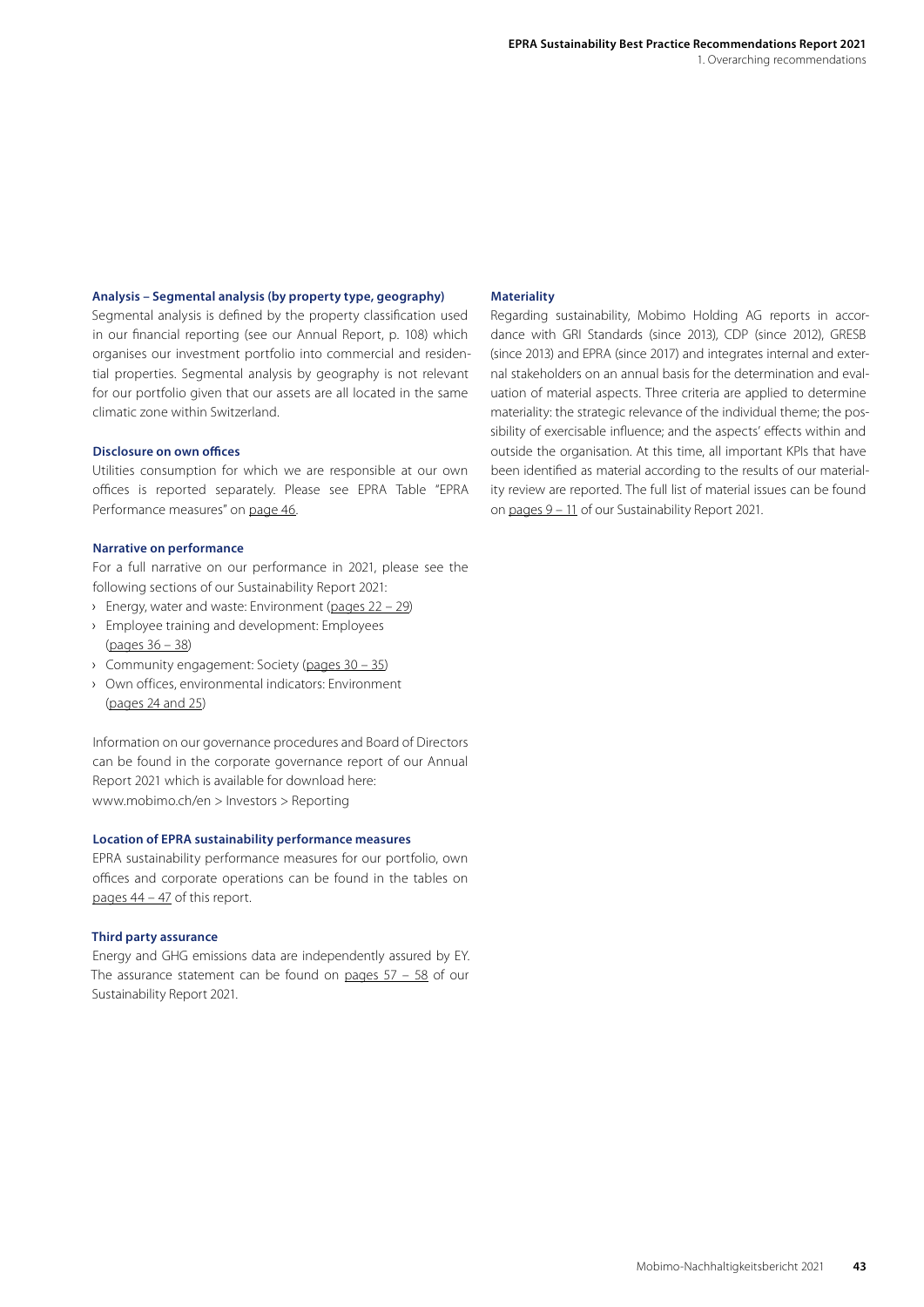# 2. Sustainability performance measures

|                                                                           |                             |                                    |          |         | <b>Portfolio total</b> |                 |            |
|---------------------------------------------------------------------------|-----------------------------|------------------------------------|----------|---------|------------------------|-----------------|------------|
|                                                                           |                             |                                    | Absolute |         |                        | Like-for-like   |            |
|                                                                           |                             |                                    |          |         |                        |                 | $O_{\ell}$ |
| Indicator                                                                 |                             | <b>EPRA</b> Unit of measure        | 2020     | 2021    | 2020                   | 2021            | change     |
| Electricity consumption for landlord-controlled areas <sup>1</sup>        | Elec-Abs, Elec-LfL          | MWh                                | 6,293    | 8,445   | 6,248                  | 7,172           | 14.8       |
| Proportion of electricity consumption from renewable<br>sources           |                             | %                                  | 79.3     | 95.0    | 79.3                   | 95.0            | 19.8       |
| Energy consumption from landlord-obtained district<br>heating and cooling | DH&C-Abs,<br>DH&C-LfL       | MWh                                | 16,931   | 22,833  | 16,931                 | 20,369          | 20.3       |
| Proportion of district heating & cooling from renewable<br>sources        |                             | $\%$                               | 58.6     | 74.8    | 58.6                   | 72.5            | 23.7       |
| Energy consumption fromlandlord-obtained fuels                            | Fuels-Abs,                  | MWh                                | 17,425   | 17,140  | 17,155                 | 16,608          | $-3.2$     |
| Proportion of fuels from renewable sources                                | Fuels-LfL                   | $\%$                               | 7.7      | 7.7     | 7.7                    | 7.7             | 0.0        |
| Building energy intensity <sup>1</sup>                                    | Energy-Int                  | kWh/m <sup>2</sup>                 | 75       | 73      | 75                     | 73              | $-2.7$     |
| Direct Scope 1 GHG emissions (total)                                      | GHG-Dir-Abs                 | tCO <sub>2</sub>                   | 3,586    | 3,932   | 3,531                  | 3,823           | 8.3        |
| Total Scope 2 indirect GHG emissions (location based)                     | GHG-Indir-Abs               | tCO <sub>2</sub>                   | 4,310    | 2,432   | 7,623                  | 2,237           | $-70.7$    |
| Total Scope 2 indirect GHG emissions (market based)                       |                             | tCO <sub>2</sub>                   | 2,845    | 2,432   | 6,158                  | 2,237           | $-63.7$    |
| <b>Building GHG emissions intensity</b>                                   | GHG-Int                     | kg CO <sub>2</sub> /m <sup>2</sup> | 11       | 10      |                        | 10 <sup>°</sup> | $-9.1$     |
| Total water consumption                                                   | Water-<br>Abs,<br>Water-LfL | m <sup>3</sup>                     | 408,097  | 412,421 | 408,095                | 412,409         | 1.1        |
| Building water consumption intensity                                      | Water-Int                   | $m^3/m^2$                          | 0.654    | 0.622   | 0.654                  | 0.622           | $-4.9$     |
| Weight of waste by disposal route (total)                                 | Waste-Abs,                  | tonnes                             | 6,007    | 6,07    | 6,007                  | 6,071           | 1.1        |
|                                                                           | Waste-LfL                   | % recycled                         | 53       | 53      | 53                     | 53              | 0.0        |
|                                                                           |                             | % sent to<br>landfill              | 47       | 47      | 47                     | 47              | 0.0        |

1 Only general electricity is used for the calculation. The previous year's figure is adjusted accordingly.

| Indicator                              | <b>EPRA</b> | Unit of measure                                           | Investment portfolio                                     | Development portfolio                                                                  |
|----------------------------------------|-------------|-----------------------------------------------------------|----------------------------------------------------------|----------------------------------------------------------------------------------------|
| Type and number of<br>assets certified | Cert-Tot    | % of portfolio certified OR<br>number of certified assets | 2021: 25% are at least<br>Minergie-certified (2020: 27%) | 2021 (and before):<br>100% certified or in accordance<br>with a certification standard |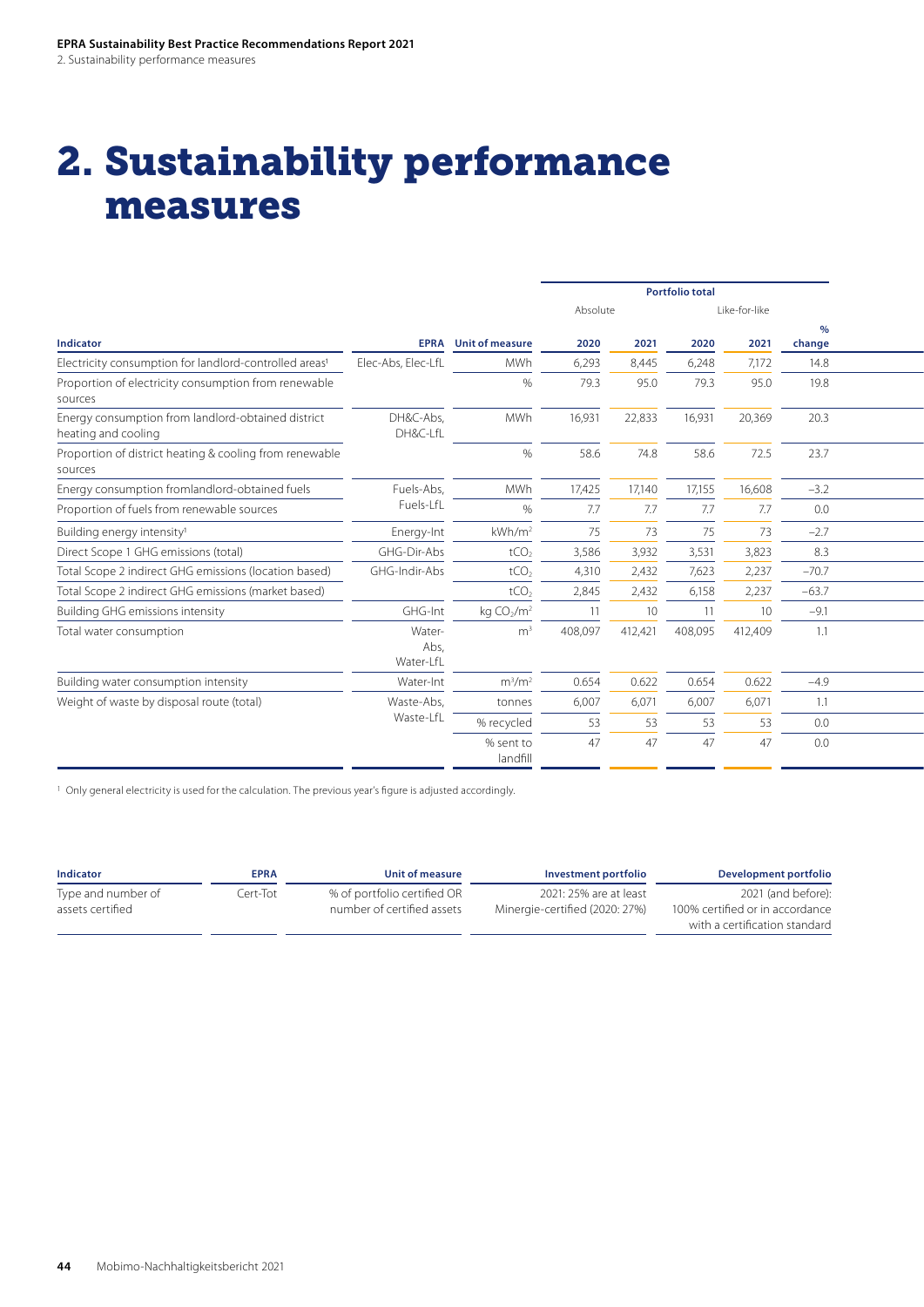| Commercial<br>Residential<br>Like-for-like<br>Like-for-like<br>Absolute<br>%<br>2021<br>2020<br>2021<br>2020<br>2021<br>2020<br>2021<br>change<br>5,251<br>4,388<br>1,860<br>5,206<br>1,860<br>3,195<br>1,967<br>18.6<br>95.0<br>78.3<br>21.3<br>95.0<br>82.4<br>95.0<br>82.4<br>95.0<br>14,326<br>10,906<br>31.4<br>8,508<br>6,025<br>14,326<br>6,025<br>6,044<br>57.8<br>25.3<br>60.0<br>72.4<br>72.4<br>60.0<br>80.3<br>80.3<br>8,257<br>7,041<br>10,114<br>8,882<br>10,114<br>8,620<br>7,987<br>13.4<br>7.7<br>7.1<br>8.2<br>8.2<br>7.7<br>8.5<br>8.2<br>8.2<br>77<br>78<br>$-1.3$<br>78<br>77<br>78<br>77<br>77<br>2,079<br>1,858<br>1,452<br>24.2<br>2,079<br>2,062<br>2,008<br>$-3.4$<br>1,803<br>$-32.6$<br>1,507<br>3,210<br>$-53.2$<br>1,109<br>747<br>1,502<br>1,109<br>937 |          |       |       |       |     |            |    |       |       |         |
|----------------------------------------------------------------------------------------------------------------------------------------------------------------------------------------------------------------------------------------------------------------------------------------------------------------------------------------------------------------------------------------------------------------------------------------------------------------------------------------------------------------------------------------------------------------------------------------------------------------------------------------------------------------------------------------------------------------------------------------------------------------------------------------|----------|-------|-------|-------|-----|------------|----|-------|-------|---------|
|                                                                                                                                                                                                                                                                                                                                                                                                                                                                                                                                                                                                                                                                                                                                                                                        |          |       |       |       |     |            |    |       |       |         |
|                                                                                                                                                                                                                                                                                                                                                                                                                                                                                                                                                                                                                                                                                                                                                                                        | Absolute |       |       |       |     |            |    |       |       |         |
|                                                                                                                                                                                                                                                                                                                                                                                                                                                                                                                                                                                                                                                                                                                                                                                        |          |       |       |       |     |            |    |       |       | %       |
|                                                                                                                                                                                                                                                                                                                                                                                                                                                                                                                                                                                                                                                                                                                                                                                        | 2020     |       |       |       |     |            |    |       |       | change  |
|                                                                                                                                                                                                                                                                                                                                                                                                                                                                                                                                                                                                                                                                                                                                                                                        | 4,433    |       |       |       |     |            |    |       |       | 5.8     |
|                                                                                                                                                                                                                                                                                                                                                                                                                                                                                                                                                                                                                                                                                                                                                                                        | 78.3     |       |       |       |     |            |    |       |       | 15.3    |
|                                                                                                                                                                                                                                                                                                                                                                                                                                                                                                                                                                                                                                                                                                                                                                                        | 10,906   |       |       |       |     |            |    |       |       |         |
|                                                                                                                                                                                                                                                                                                                                                                                                                                                                                                                                                                                                                                                                                                                                                                                        | 57.8     |       |       |       |     |            |    |       |       | 33.8    |
|                                                                                                                                                                                                                                                                                                                                                                                                                                                                                                                                                                                                                                                                                                                                                                                        | 7,311    |       |       |       |     |            |    |       |       | $-14.8$ |
|                                                                                                                                                                                                                                                                                                                                                                                                                                                                                                                                                                                                                                                                                                                                                                                        | 7.1      |       |       |       |     |            |    |       |       | 0.0     |
|                                                                                                                                                                                                                                                                                                                                                                                                                                                                                                                                                                                                                                                                                                                                                                                        | 78       |       |       |       |     |            |    |       |       | $-1.3$  |
|                                                                                                                                                                                                                                                                                                                                                                                                                                                                                                                                                                                                                                                                                                                                                                                        | 1,507    |       |       |       |     |            |    |       |       |         |
|                                                                                                                                                                                                                                                                                                                                                                                                                                                                                                                                                                                                                                                                                                                                                                                        | 3,210    |       |       |       |     |            |    |       |       |         |
| 1,507<br>2,119<br>1,502<br>$-29.1$<br>747<br>735<br>937<br>735                                                                                                                                                                                                                                                                                                                                                                                                                                                                                                                                                                                                                                                                                                                         | 2,119    |       |       |       |     |            |    |       |       |         |
| 10 <sup>°</sup><br>$-10.0$<br>10<br>-11<br>$10^{-}$<br>9<br><sup>Q</sup>                                                                                                                                                                                                                                                                                                                                                                                                                                                                                                                                                                                                                                                                                                               | 10       |       |       |       |     |            |    |       |       |         |
| 188,536<br>185,185<br>188,534<br>1.8 222,910<br>223,885<br>222,910<br>223,875                                                                                                                                                                                                                                                                                                                                                                                                                                                                                                                                                                                                                                                                                                          | 185,187  |       |       |       |     |            |    |       |       | $-9.1$  |
|                                                                                                                                                                                                                                                                                                                                                                                                                                                                                                                                                                                                                                                                                                                                                                                        | 0.478    | 0.521 | 0.478 | 0.521 | 9.0 | 0.942      |    | 0.942 | 0.743 |         |
| 0.74                                                                                                                                                                                                                                                                                                                                                                                                                                                                                                                                                                                                                                                                                                                                                                                   | 1,783    | 1,815 | 1,783 | 1,815 | 1.8 | 4,224      |    | 4,224 | 4,242 |         |
| 4,242                                                                                                                                                                                                                                                                                                                                                                                                                                                                                                                                                                                                                                                                                                                                                                                  | 53       | 53    | 53    | 53    | 0.0 | 53         | 53 | 53    | 53    |         |
| $-21.1$                                                                                                                                                                                                                                                                                                                                                                                                                                                                                                                                                                                                                                                                                                                                                                                | 47       | 47    | 47    | 47    | 0.0 | $\Delta$ 7 | 47 | 47    | 47    |         |

# **Data qualifying notes**

# **Waste-Abs & Waste-LfL**

Waste data are not directly available for our investment properties. For the purposes of this report, the average values of the waste production for the own office spaces surveyed are and extrapolated to the commercial portfolio. For the residential portfolio, Swiss average waste values are used.

Every building in Switzerland is connected to the country's highly sophisticated public waste system. This developed waste separation system optimises usage and waste disposal. Its usage is managed directly by the tenants (including invoices). We support tenants by providing facilities and systems to, for example, segregate waste according to type (e.g. compostable materials, recycling, refuse, PET, etc.).

# **Cert-Tot**

Minergie is a Swiss certification label protected and supported by the Swiss Confederation, the cantons and the economy. Minergie-certified buildings are mainly characterised by very low energy consumption (high energy efficiency) and the highest possible share of renewable energies. For more information, see www.minergie.ch.

Minergie certification is the minimum standard required for all development properties. For other labels used (e.g. DGNB, 2000-Watt) see [pages 4, 5, 27,](#page--1-0) [28 and 29](#page--1-0) of our Sustainability Report 2021.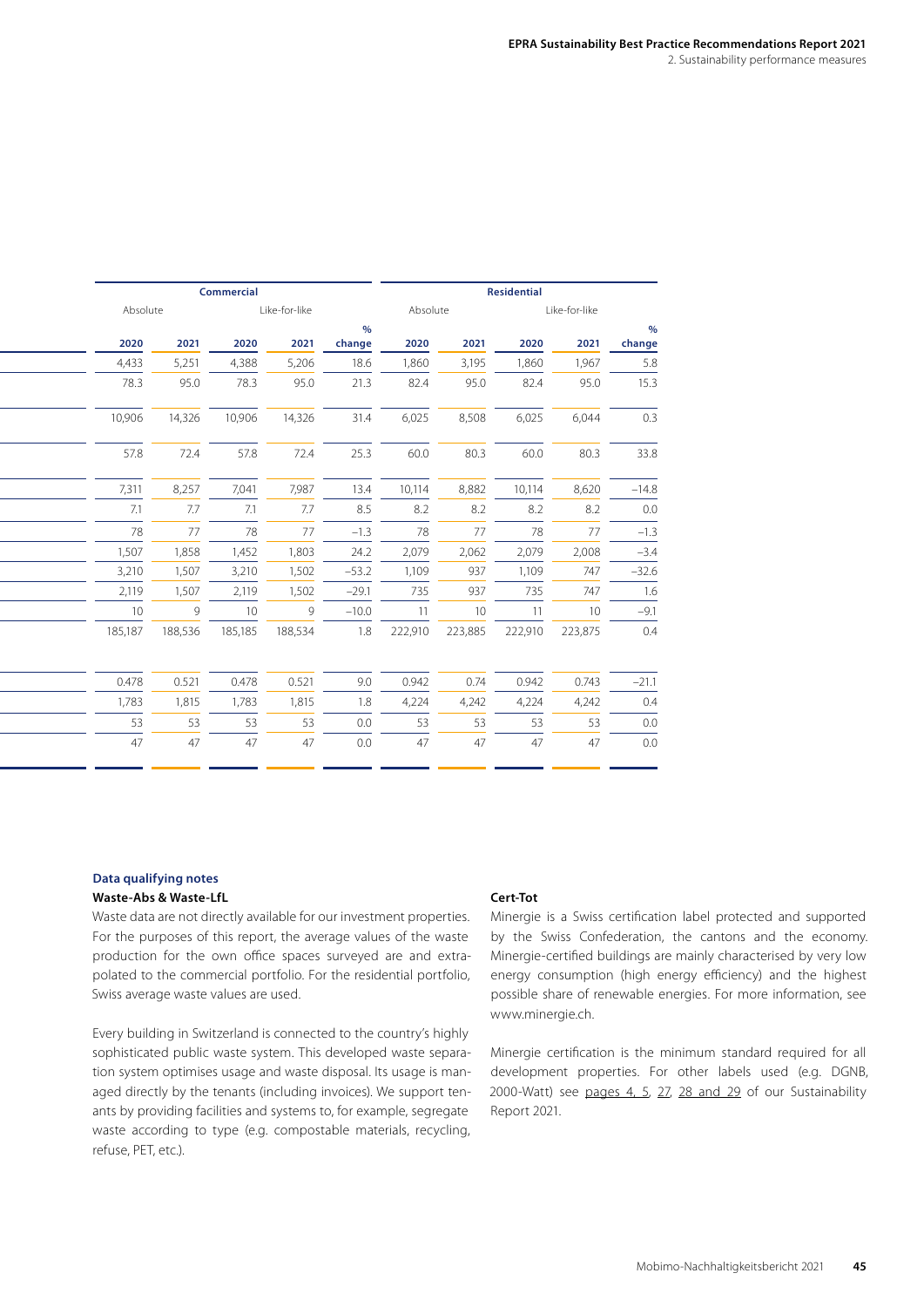# <span id="page-5-0"></span>EPRA environmental performance measures (own office and headquarters)

|                                                                                 |                      |                           | Absolute     |         |             | Like-for-like |          |
|---------------------------------------------------------------------------------|----------------------|---------------------------|--------------|---------|-------------|---------------|----------|
| <b>Indicator</b>                                                                | <b>EPRA</b>          | <b>Unit of</b><br>measure | 2020         | 2021    | 2020        | 2021          | % change |
| Electricity consumption                                                         | Elec-Abs, Elec-LfL   | kWh                       | 231,820      | 246,948 | 231,820     | 246,948       | 6.5      |
| Proportion of electricity consumption from renewable<br>sources                 |                      | $\%$                      | 100          | 100     | 100         | 100           | 0.0      |
| Energy consumption from district heating and cooling                            | DH&C-Abs.            | kWh                       | 292,839      | 243.346 | 292,839     | 243.346       | $-16.9$  |
| Proportion of district heating & cooling from renewable<br>sources <sup>1</sup> | DH&C-LfL             | $\%$                      | 65           | 78      | 65          | 78            | 20.0     |
| Energy consumption from fuel                                                    | Fuels-Abs, Fuels-LfL | kWh                       | 0            | 0       | $\mathbf 0$ | $\circ$       | n/a      |
| Proportion of fuels from renewable sources                                      |                      | %                         | $\mathbf{0}$ | 0       | $\mathbf 0$ | $\Omega$      | n/a      |
| Building energy intensity                                                       | Energy-Int           | kWh/m <sup>2</sup>        | 164          | 153     | 164         | 153           | $-6.8$   |
| Direct Scope 1 GHG emissions (total)                                            | GHG-Dir-Abs          | kgCO <sub>2</sub>         | 0            | 0       | 0           | $\Omega$      | n/a      |
| Total Scope 2 indirect GHG emissions (location based)                           | GHG-Indir-Abs        | kqCO <sub>2</sub>         | 67,920       | 49,985  | 67,920      | 49,985        | $-26.4$  |
| Total Scope 2 indirect GHG emissions (market based)                             |                      | kqCO <sub>2</sub>         | 67,920       | 49,985  | 67,920      | 49,985        | $-26.4$  |
| Building GHG emissions intensity                                                | GHG-Int              | kg $CO2/m2$               | 21.2         | 15.6    | 21.2        | 15.6          | $-26.4$  |
| Total water consumption                                                         | Water-Abs, Water-LfL | m <sup>3</sup>            | 963          | 1.439   | 963         | 1.439         | 49.4     |
| Building water consumption intensity                                            | Water-Int            | $m^3/m^2$                 | 0.300        | 0.450   | 0.300       | 0.450         | 50.0     |
| Weight of waste by disposal route (total)                                       | Waste-Abs.           | kg                        | 10.813       | 9,442   | 10.813      | 9.442         | $-12.7$  |
|                                                                                 | Waste-LfL            | Recycled                  | 5,295        | 4,102   | 5,295       | 4,102         | $-22.5$  |
|                                                                                 |                      | Sent to<br>incineration   | 5,518        | 5,340   | 5,518       | 5,340         | $-3.2$   |

| Indicator                            |                                | Status 2021                                     |
|--------------------------------------|--------------------------------|-------------------------------------------------|
| Type and number of assets certified, | The main office in Küsnacht is | 83% (in m <sup>2</sup> ) of the own offices are |
| own offices                          | Minergie-certified             | Minergie-certified                              |

# **Data qualifying notes**

# **Cert-Tot**

Minergie is a Swiss certification label protected and supported by the Swiss Confederation, the cantons and the economy. Minergie-certified buildings are mainly characterised by very low energy consumption (high energy efficiency) and the highest possible share of renewable energies. For more information, see www.minergie.ch.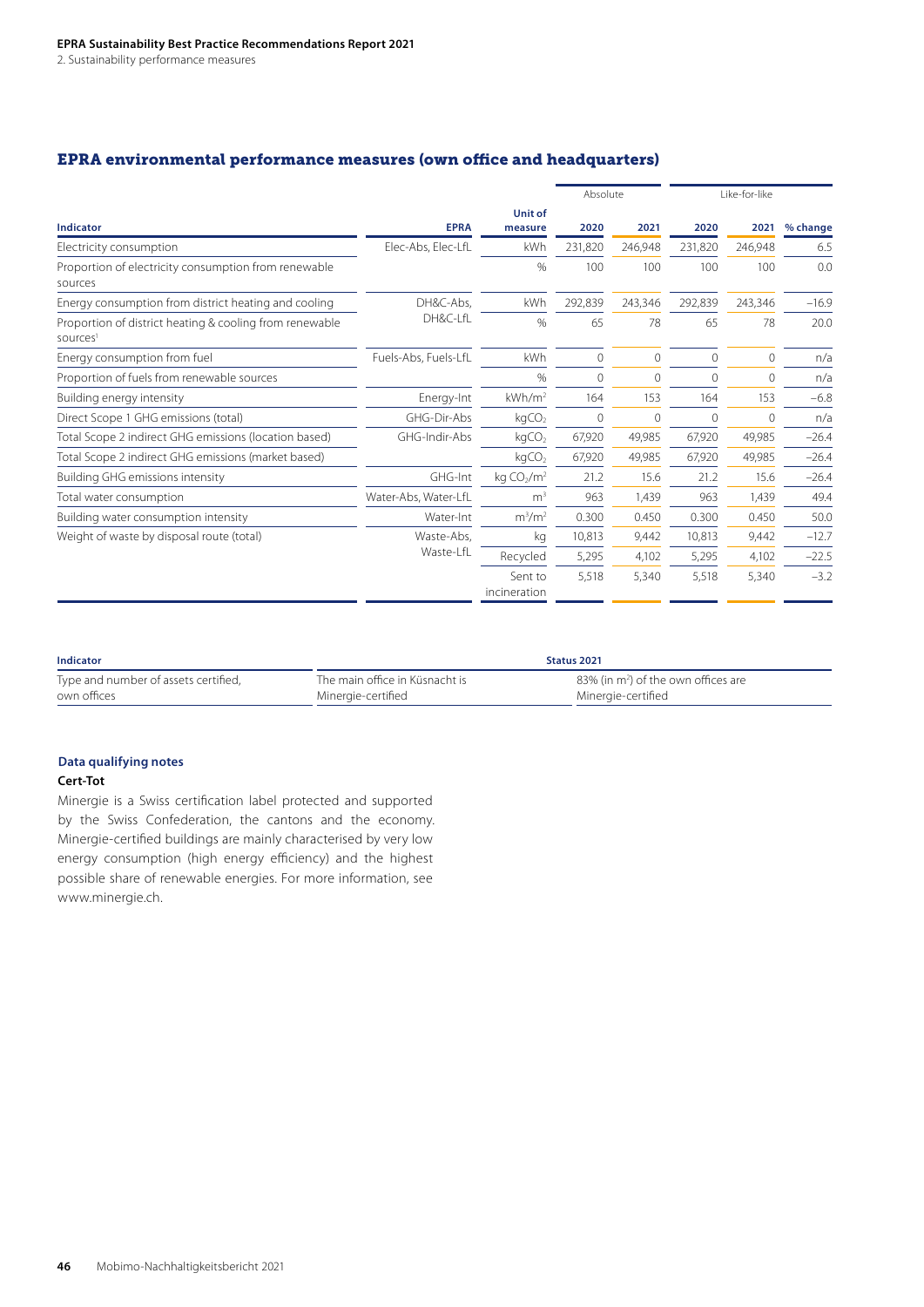| Indicator                                                               | <b>EPRA</b>           | <b>Unit of measure</b>                                                               | <b>Scope</b>            | 2020                                                                                                                                                                                                                                                                                                                                                                                                                                                                                                                                                                                                                                                                                                                                                                                                                                                                                                                                                                                                                                                                                               | 2021           |  |  |  |
|-------------------------------------------------------------------------|-----------------------|--------------------------------------------------------------------------------------|-------------------------|----------------------------------------------------------------------------------------------------------------------------------------------------------------------------------------------------------------------------------------------------------------------------------------------------------------------------------------------------------------------------------------------------------------------------------------------------------------------------------------------------------------------------------------------------------------------------------------------------------------------------------------------------------------------------------------------------------------------------------------------------------------------------------------------------------------------------------------------------------------------------------------------------------------------------------------------------------------------------------------------------------------------------------------------------------------------------------------------------|----------------|--|--|--|
| Employee<br>Diversity-<br>diversity<br>Emp                              |                       | Number of male/female<br>(Board)                                                     | Corporate<br>operations | 4/2                                                                                                                                                                                                                                                                                                                                                                                                                                                                                                                                                                                                                                                                                                                                                                                                                                                                                                                                                                                                                                                                                                | 3/3            |  |  |  |
|                                                                         |                       | Number of male/female<br>(Executive Board)                                           |                         | 6/0<br>6/0                                                                                                                                                                                                                                                                                                                                                                                                                                                                                                                                                                                                                                                                                                                                                                                                                                                                                                                                                                                                                                                                                         |                |  |  |  |
|                                                                         |                       | Number of male/female<br>(middle management)                                         |                         | 14/8                                                                                                                                                                                                                                                                                                                                                                                                                                                                                                                                                                                                                                                                                                                                                                                                                                                                                                                                                                                                                                                                                               | 13/9           |  |  |  |
|                                                                         |                       | Number of male/female<br>(employees)                                                 |                         | 79/94                                                                                                                                                                                                                                                                                                                                                                                                                                                                                                                                                                                                                                                                                                                                                                                                                                                                                                                                                                                                                                                                                              | 65/83          |  |  |  |
| Employee<br>Emp-Training<br>training<br>and develop-<br>Emp-Dev<br>ment |                       | Average hours per<br>employee                                                        | Corporate<br>operations | 15                                                                                                                                                                                                                                                                                                                                                                                                                                                                                                                                                                                                                                                                                                                                                                                                                                                                                                                                                                                                                                                                                                 | 15             |  |  |  |
|                                                                         |                       | % of total workforce with<br>performance appraisals                                  | Corporate<br>operations | 100                                                                                                                                                                                                                                                                                                                                                                                                                                                                                                                                                                                                                                                                                                                                                                                                                                                                                                                                                                                                                                                                                                | 100            |  |  |  |
|                                                                         | Emp-                  | Total number of new hires                                                            | Corporate               | 28                                                                                                                                                                                                                                                                                                                                                                                                                                                                                                                                                                                                                                                                                                                                                                                                                                                                                                                                                                                                                                                                                                 | 28             |  |  |  |
|                                                                         | Turnover              | Rate (in %)                                                                          | operations              | 16                                                                                                                                                                                                                                                                                                                                                                                                                                                                                                                                                                                                                                                                                                                                                                                                                                                                                                                                                                                                                                                                                                 | 16             |  |  |  |
|                                                                         |                       | Total number of leavers                                                              |                         | 32                                                                                                                                                                                                                                                                                                                                                                                                                                                                                                                                                                                                                                                                                                                                                                                                                                                                                                                                                                                                                                                                                                 | 25             |  |  |  |
|                                                                         |                       | Rate (in %)                                                                          |                         | 18                                                                                                                                                                                                                                                                                                                                                                                                                                                                                                                                                                                                                                                                                                                                                                                                                                                                                                                                                                                                                                                                                                 | 14             |  |  |  |
| Health and<br>safety                                                    | H&S-Emp               | Occupational accident rate<br>(in %)                                                 | Corporate<br>operations | 0.6                                                                                                                                                                                                                                                                                                                                                                                                                                                                                                                                                                                                                                                                                                                                                                                                                                                                                                                                                                                                                                                                                                | 2.8            |  |  |  |
|                                                                         |                       | Lost day rate (in %)                                                                 |                         | $\mathbf 0$                                                                                                                                                                                                                                                                                                                                                                                                                                                                                                                                                                                                                                                                                                                                                                                                                                                                                                                                                                                                                                                                                        | $\mathbf 0$    |  |  |  |
|                                                                         |                       | Absentee rate (in % relative<br>to total target hours)                               |                         | 3.3                                                                                                                                                                                                                                                                                                                                                                                                                                                                                                                                                                                                                                                                                                                                                                                                                                                                                                                                                                                                                                                                                                | 2.4            |  |  |  |
|                                                                         |                       | Fatalities (total number)                                                            |                         | $\overline{0}$                                                                                                                                                                                                                                                                                                                                                                                                                                                                                                                                                                                                                                                                                                                                                                                                                                                                                                                                                                                                                                                                                     | $\mathbf 0$    |  |  |  |
|                                                                         | H&S-Asset             | % of assets undergoing<br>health & safety assessments                                | Portfolio               | 100                                                                                                                                                                                                                                                                                                                                                                                                                                                                                                                                                                                                                                                                                                                                                                                                                                                                                                                                                                                                                                                                                                | 100            |  |  |  |
|                                                                         | H&S-Comp              | Total number of incidents of<br>non-compliance from<br>health & safety assessments   | Portfolio               | $\overline{0}$                                                                                                                                                                                                                                                                                                                                                                                                                                                                                                                                                                                                                                                                                                                                                                                                                                                                                                                                                                                                                                                                                     | $\mathbf{0}$   |  |  |  |
| Communities                                                             | Comty-Eng             | % of assets with community<br>engagement initiatives                                 | Portfolio               | 100                                                                                                                                                                                                                                                                                                                                                                                                                                                                                                                                                                                                                                                                                                                                                                                                                                                                                                                                                                                                                                                                                                | 100            |  |  |  |
| Governance                                                              | Gov-Board             | Total number of executive<br>members                                                 | Corporate<br>operations | $\mathbf 0$                                                                                                                                                                                                                                                                                                                                                                                                                                                                                                                                                                                                                                                                                                                                                                                                                                                                                                                                                                                                                                                                                        | $\mathbf 0$    |  |  |  |
|                                                                         |                       | Total number of<br>independent members                                               |                         | $\epsilon$                                                                                                                                                                                                                                                                                                                                                                                                                                                                                                                                                                                                                                                                                                                                                                                                                                                                                                                                                                                                                                                                                         | 6              |  |  |  |
|                                                                         |                       | Average tenure in years                                                              |                         | 8                                                                                                                                                                                                                                                                                                                                                                                                                                                                                                                                                                                                                                                                                                                                                                                                                                                                                                                                                                                                                                                                                                  | $\overline{7}$ |  |  |  |
|                                                                         |                       | Total number with compe-<br>tencies relating to environ-<br>mental and social topics |                         | 6 of 6                                                                                                                                                                                                                                                                                                                                                                                                                                                                                                                                                                                                                                                                                                                                                                                                                                                                                                                                                                                                                                                                                             | 6 of 6         |  |  |  |
|                                                                         | Gov-Select<br>Gov-Col | Description<br>Description                                                           | operations              | Corporate The process is defined and requires that:<br>operations $\rightarrow$ Nominations are prepared in consultation with internal and external<br>stakeholders (advice, suggestions, recommendations);<br>> The candidates meet certain criteria: diversity, regional representation<br>from German-speaking and French-speaking Switzerland, representa-<br>tion from the merger company (Lausanne), sector and branch<br>representation, real estate expertise, good business and political<br>contacts, and independence. Since the 2021 Annual General Meeting,<br>the Board of Directors has had a balanced gender mix, with three<br>women and three men;<br>> Members of the highest governance body are elected annually<br>(including re-election) by the shareholders' meeting.<br>For more information, see page 21f. of the Annual Report 2021.<br>Corporate All members of the Board are non-executive members pursuant to the<br>Swiss Code of Best Practice for Corporate Governance. None of the<br>members of the Board of Directors have any significant business relation- |                |  |  |  |
|                                                                         |                       |                                                                                      |                         | ships with Mobimo Holding AG or with a Mobimo Group company. Full<br>details of Board memberships are disclosed in our Annual Report 2021.                                                                                                                                                                                                                                                                                                                                                                                                                                                                                                                                                                                                                                                                                                                                                                                                                                                                                                                                                         |                |  |  |  |

# EPRA social and governance performance measures (portfolio and corporate)